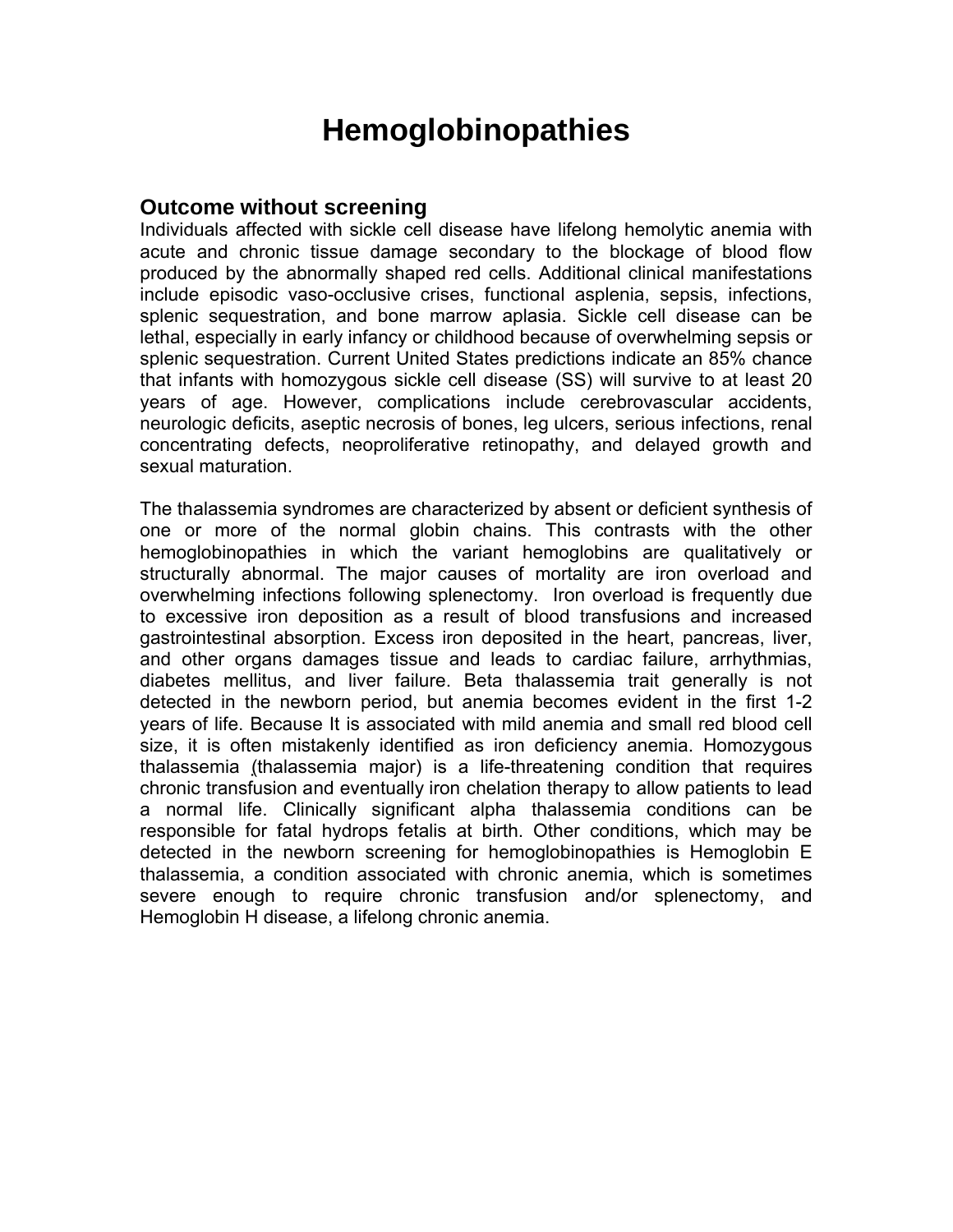### **Incidence**

Hemoglobinopathies are among the most common genetic conditions in the world. An average of 75 newborns each year are diagnosed through the newborn screening program in Louisiana each year. The following chart depicts recent findings resulting from newborn screening in Louisiana:

Figure. 1 Frequency of Hemoglobinopathy Phenotypes

| Louisiana 1995-2000**                                                  |        |
|------------------------------------------------------------------------|--------|
| C disease<br>(C, CF, FC)                                               | 8.49%  |
| SC disease<br>(CS, CSF, FCS, FSC, SC, SCF)                             | 29.96% |
| S disease<br>$(FS, FSA2, S, SF, SFA2, SS)$                             | 56.90% |
| Sickle beta (+) thalassemia<br>(FSA, SA, SAF, SFA, SFAA <sub>2</sub> ) | 4.03%  |
| E disease<br>(EE, FE)                                                  | 0.42%  |
| Unknown                                                                | 1.49%  |

\*\*equals >100% due to rounding

### **Outcome with screening**

With screening, penicillin prophylaxis, and heightened vigilance, early death and morbidity from overwhelming sepsis can be significantly decreased. Death from acute splenic sequestration and aplastic crisis may be prevented or reduced. Risks of disability are lowered by aggressive treatment of infection, dehydration, and cerebral thromboses. Long-term clinical outcomes of patients identified by newborn screening programs are as yet undefined.

## **Causes of hemoglobinopathies**

Hemoglobinopathies are inherited disorders. In persons with the conditions in which the red blood cells (erythrocytes) become sickle shaped under certain circumstances, the hemoglobinopathies are termed "sickle cell diseases." This sickle shape of red blood cells reduces greatly the capability of the erythrocytes to function and causes illness in the affected person. The most prevalent condition is also known as Hemoglobin SS Disease, Sickle Cell Disease, Meniscocytosis and Drapanocytosis. Additionally the type of hemoglobin responsible for causing the sickling of erythrocytes may be found in persons who have thalessemia or variants of thalessemia, and in persons with other abnormal types of hemoglobins, such as Hemoglobin C.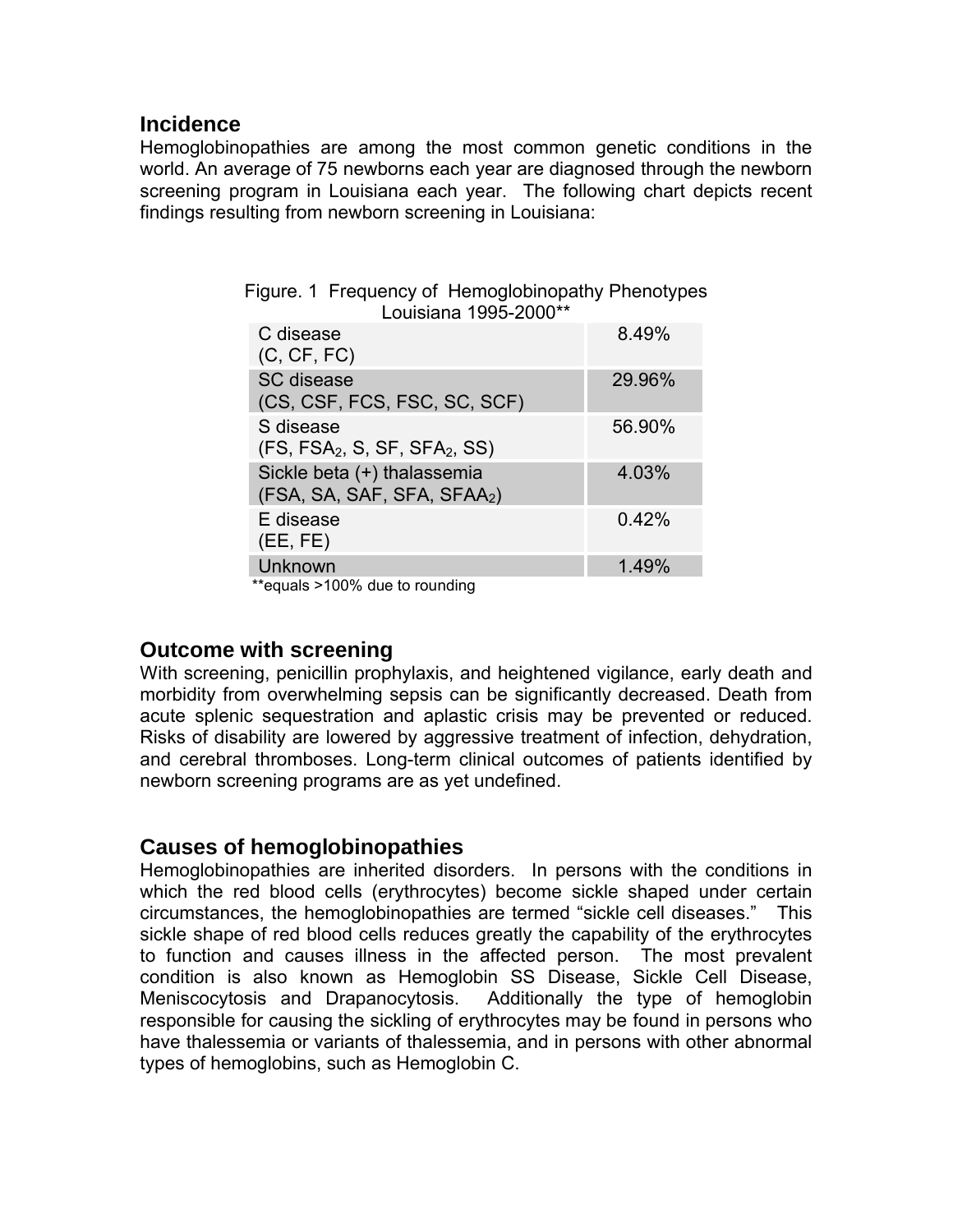The presence of diseases caused by abnormal hemoglobins are found in all racial and ethnic groups; Hemoglobin SS Disease is most commonly found in African Americans, but also occurs in persons of other races. The thalessemia group of diseases may be found most commonly among people whose ancestry is from the Mediterranean area as well as from Southeast Asia. It also occurs in African Americans.

### **Screening test and confirmation**

Screening for the hemoglobinopathies and thalassemias is done on filter paper dried blood spots from a heelstick, as are the other tests in the newborn screening program.

### **Treatment**

The primary rationale for newborn screening for these diseases stems from the high morbidity and mortality associated with overwhelming blood stream infection due to pneumococcal infection and the ability to prevent at least some of that problem. This results from early compromise of spleen function due to sickling of the erythrocytes in the spleen. Prior to the mid-1980s this was the leading cause of death in children with sickle cell disease. A national study found that the use of penicillin prophylaxis was highly effective in preventing infection. Therefore, it is important to diagnose sickle cell disease shortly after birth, so that penicillin prevention can be started.

When sickle cell disease is suspected on newborn screening, an extremely high priority is placed on contacting the family so that their child can start on prophylactic penicillin and an education program is initiated regarding the disease, its pattern of inheritance and genetic counseling for the family.

Discussion also includes other significant complications of sickle cell disease that can occur early in life, including pneumonia, anemia, enlargement of the spleen, swelling of the hands and feet, infection of the bone, and pain crises affecting various parts of the body.

Immunization with pneumococcal vaccine, in addition to all other routine immunizations of childhood is important, as it is for all children. Parent and patient education regarding rapid access to appropriate medical care for aggressive pain management, prompt recognition and early treatment of infections, management of dehydration and acidosis, blood transfusion therapy for selected problems (e.g., anemia and cerebrovascular events), and judicious use of oxygen reduce morbidity and mortality.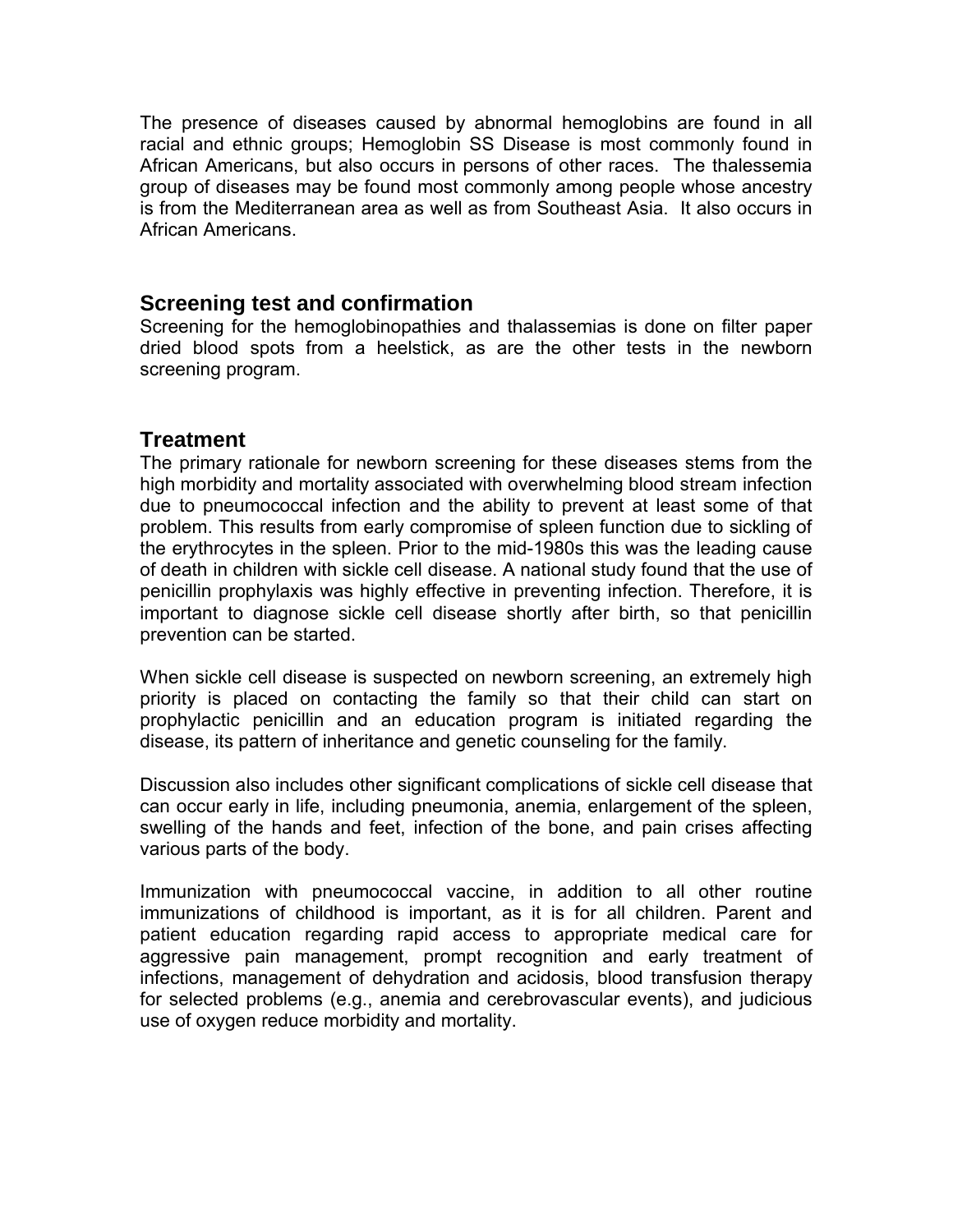## **Special concerns and issues**

Of special concern is the marked clinical variability of sickle cell diseases ranging from mild symptoms to more severe symptoms to even death in early life. Clinical severity is influenced by the type of sickle cell disease present, e.g. SC disease is usually milder than SS disease. It is very important to differentiate sickle cell trait from sickle cell disease because the trait is rarely associated with any symptoms and does not lead to shortening of life, whereas sickle cell disease is invariably associated with clinical problems and does usually lead to a significant decrease in the life span.

## **Health Care Supervision**

A child who has sickle cell disease will need early and continuous health supervision. A local primary care physician is needed to provide routine preventive and acute care management. A pediatric hematology specialist is needed to advise, monitor and give intense counseling regarding the disease. Referral to a pediatric hematologist should be made as soon as a preliminary diagnosis is established. Contact the Genetic Diseases Program if assistance is required (504-219-4413).

A patient with sickle cell disease (SS, SC, S-Thalasemmia) should be started on penicillin prophylaxis by 1½ to 2 months of age. If preliminary testing suggests sickle cell disease, penicillin should be instituted before 2 months of age. With the present laboratory methodology, it is not necessary to confirm sickle cell results with a repeat filter paper specimen.

In addition to the usual symptoms of anemia, such as fatigue and pallor, Sickle Cell Anemia is characterized by several types of life-threatening emergency conditions. Primary care providers and their medical staff working with sickle cell patients must be knowledgeable of these possible conditions and be prepared to assist the family in getting services as quickly as possible.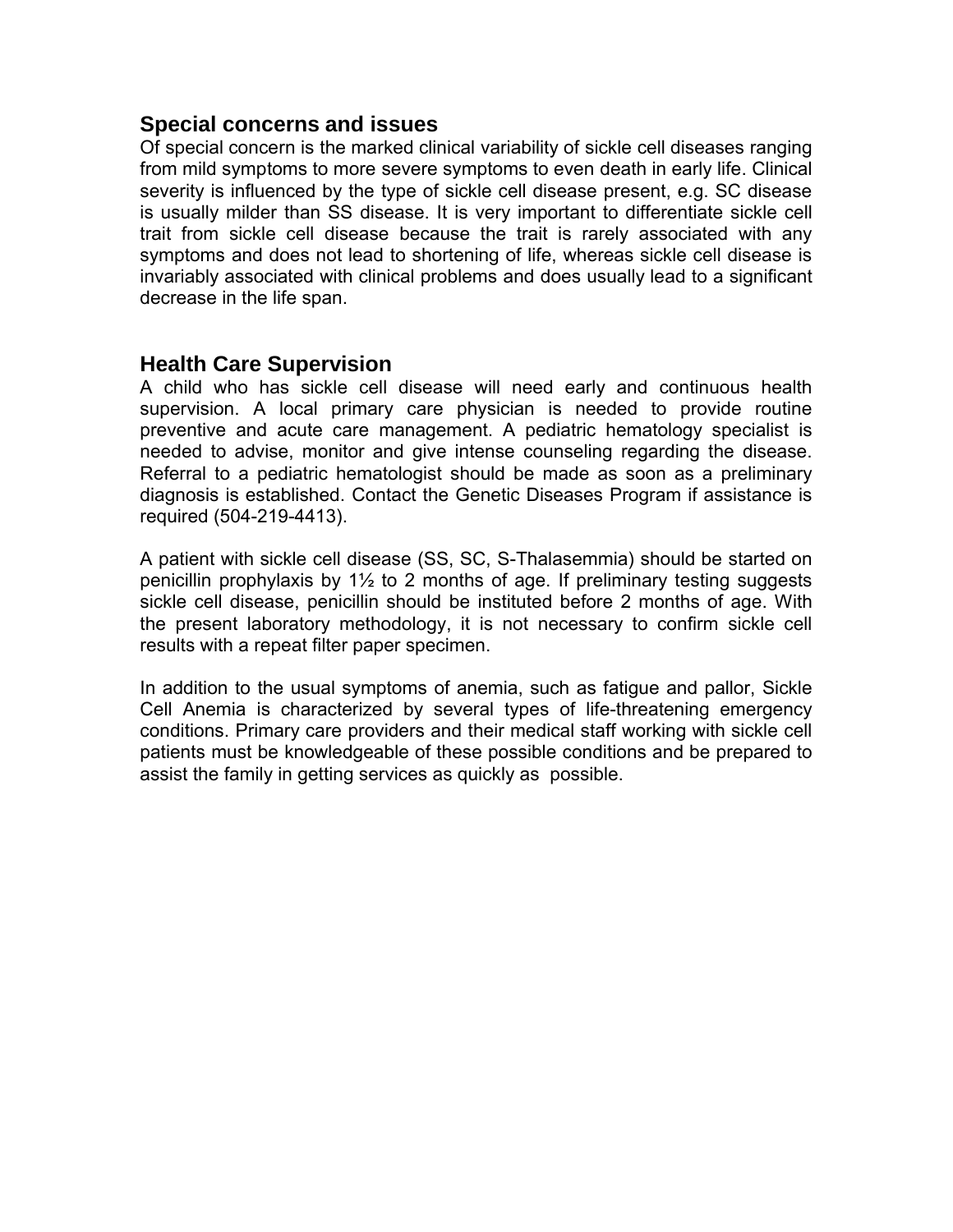## **Possible complications**

#### **Vaso-Occlusive Pain Episodes**

Occlusion of the small blood vessels due to sludging action of the abnormallyshaped erythrocytes occurs, causing varied symptomology. Severe abdominal pain or pain in other parts of the body may be experienced, so it is sometimes called the pain crisis. It may be precipitated by infection. In infants it is commonly manifest by swelling of hands and feet (hand-foot syndrome) caused by vasoocclusion in these parts of the body. Occlusion of blood vessels in the brain may result in a stroke syndrome, with resultant hemiplegia or death.

#### **Hyper-hemolytic Episode**

Massive destruction of red cells may occur, resulting in inadequate ability of the blood to carry oxygen to the vital organs of the body. Destruction of vital organ tissue results, with can lead to death.

#### **Splenic Sequestration**

For unknown reasons, large amounts of blood may suddenly pool in the liver and spleen. Signs of shock or circulatory collapse develop rapidly, and death may occur. If the patient is supported by hydration and by blood transfusion, the sequestered blood may be remobilized.

#### **Aplastic Episode**

Transient episodes occur when the bone marrow fails to produce erythrocytes. Profound and life-threatening anemia may then develop quickly. Aplastic crises are usually associated with infection. They are a serious, life-threatening complication.

#### **Infections**

Children with Sickle Cell Disease are susceptible to severe, life-threatening infections, which are a major cause of morbidity and mortality.

#### **Other Complications**

Because of chronic illness and anemia, the child with Sickle Cell Anemia may have growth retardation. He or she may develop impairment of liver function with resultant jaundice early in life. Gallstones have also been found to develop in the very young, as may renal, pulmonary and heart disease.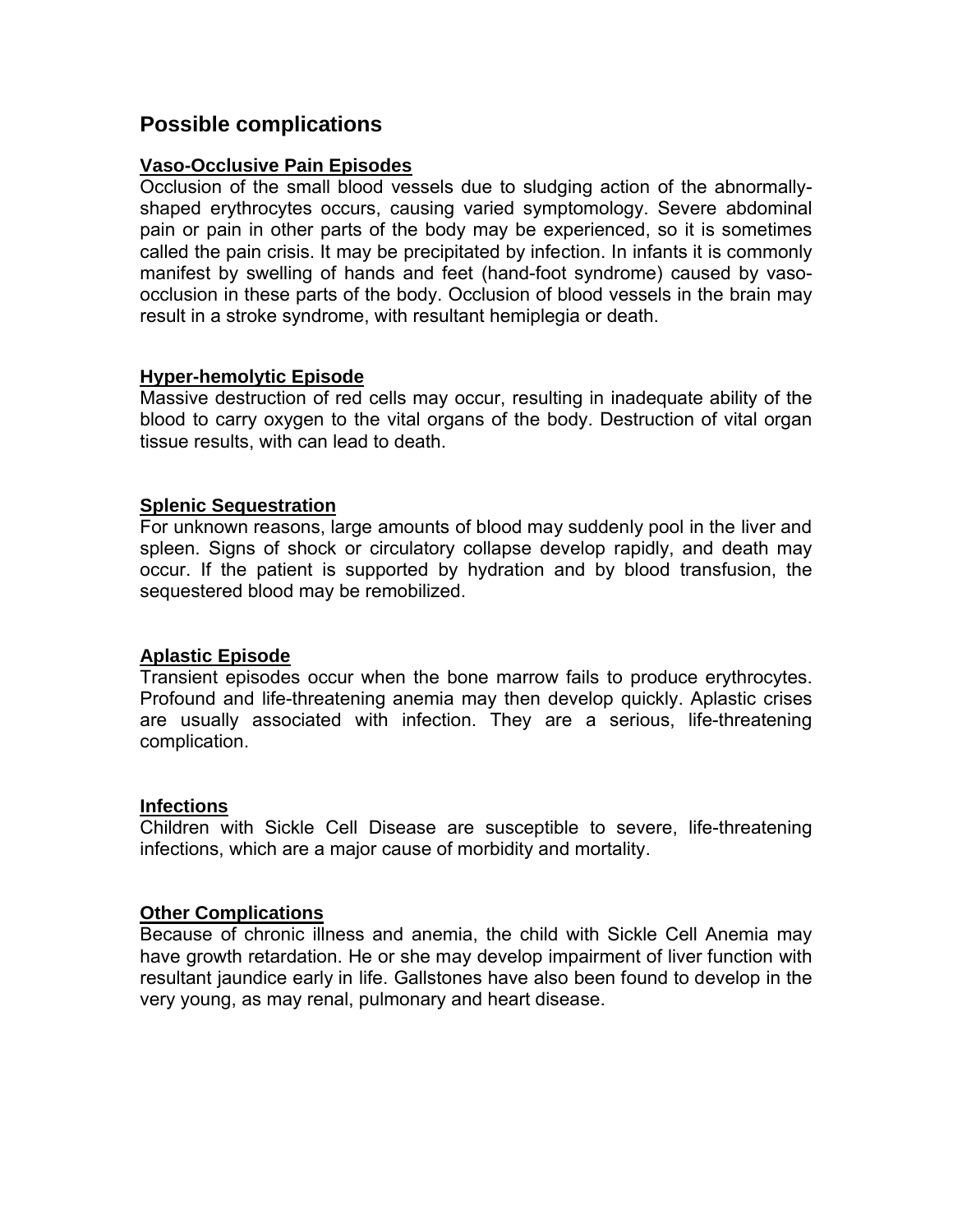## Recommendations for Parents and Care Givers on Signs and Symptoms of Sickle Cell Disease Requiring Medical Care

The following is recommended counseling that should be given to parents and care givers on possible signs and symptoms of sickle cell disease that requires quick medical care. (All of this information is contained in the brochures "Sickle Cell Anemia (Hemoglobin SS Disease)" and " Hemoglobin SC Diseases" (Appendix).

#### **Fever**

If your baby feels warm, you should take the temperature. If the temperature is 100º, you should **immediately** call the physician or nurse. If the temperature is 101º or above, take the baby to your doctor or emergency room **immediately** for treatment. This may require that your baby be hospitalized and placed on intravenous antibiotics. Fever in babies with sickle cell anemia may indicate very serious, life-threatening infections.

### **Splenic Sequestration**

As blood is filtered through the spleen, sickled cells may be trapped and keep the blood from moving out of the spleen. Symptoms of this are swollen stomach, unusual sleepiness or irritability (fretfulness). **This is a serious life threatening problem. Go to an emergency room immediately. Have them call your baby's doctor.** Your doctor or nurse can show you how to recognize this problem during your regular clinic appointment.

#### **Swollen Hands and Feet**

One of the first symptoms of sickle cell anemia in babies may be swollen hands and feet. The hands and feet feel warm and sensitive to the touch. Contact your doctor for instructions on how to make your baby comfortable. This is NOT an emergency.

#### **Anemia**

Because sickle cells do not live as long as the usual cells, your baby will be anemic, that is, your baby will have a low blood count. This is nothing usually to be concerned about; the baby's body will adjust to this lower blood level. However, the baby may have less energy than other babies. If the baby appears listless, **contact the doctor immediately**, as this may indicate a suddenly more severe worsening of the anemia.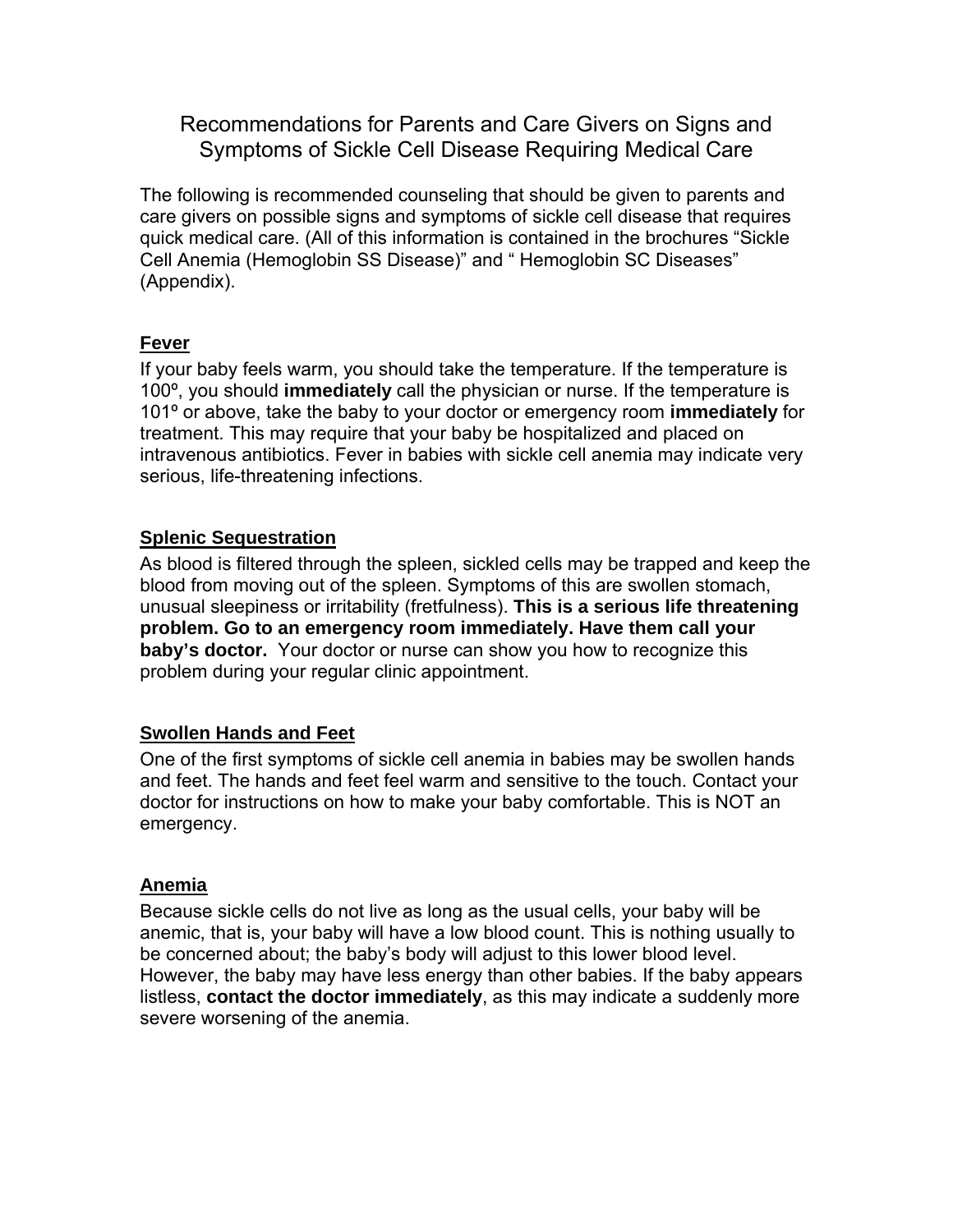#### **Jaundice**

When cells are destroyed they produce products in the blood that are carried off in waste. Sickle cells are destroyed at a much faster rate than regular red blood cells. Thus more of these blood break-down products are in the blood stream. These products can cause jaundice, giving a yellowish tint to the white of the eyes or an orange tint to the skin. **Please call your baby's doctor**, if this yellowish tint becomes more pronounced than usual.

#### **Strokes**

In a small number of patients with sickle cell disease strokes can occur. These strokes can happen to children as young as 10 months of age. Any unusual drooling, weakness or muscles in the face (twisted or handing mouth), inability to move arms or legs, dragging of the legs could be signs of stroke. **Go to an emergency room immediately. Have them call your baby's doctor.**

#### **Skin Problems**

Breaks in the skin or untreated insect bites can sometimes lead to serious problems in patients with sickle cell disease. Sores, cuts, and insect bites should be cleaned and treated with a mild antiseptic. If the area is not healing or begins to get swollen or reddish, **contact the baby's doctor or nurse.**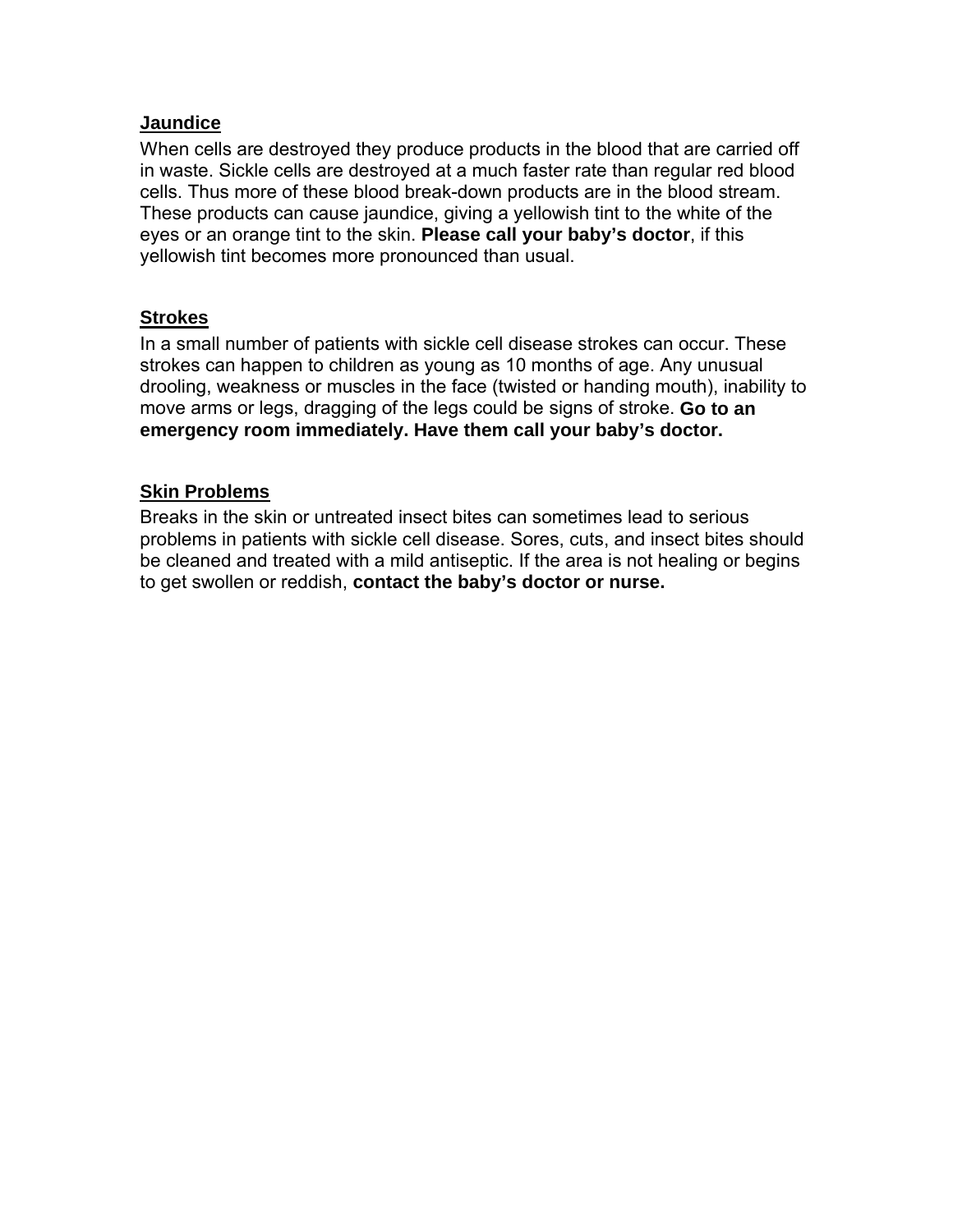# **Calling the Physician**

It is important to establish a relationship with your doctor and nurse, so that you get to know and trust each other. This relationship will make it easier for the doctor to take care of your baby, whether in the home or hospital.

*When calling the doctor, he or she will need to know:*

- 1. If there is a fever and how high? You **must** keep a thermometer on hand and learn how to read it so that you can give your doctor the exact temperature readings. This is very important for your baby's health.
- 2. Have you given your baby any medication? If so, what kind, how much, and when was the last dose given.
- 3. Is the baby eating and/or drinking fluids? It is very important that people with sickle cell anemia drink lots of fluids. You should pay close attention to the amount of fluid intake. If your baby is not drinking fluids, please let the doctor or nurse know.
- 4. Is the baby vomiting?
- 5. Is there pain—if so, where? Have you given your baby any pain medication? If so, how much, what kind, and when was the last dosage.
- 6. Does your baby have any of the symptoms listed previously?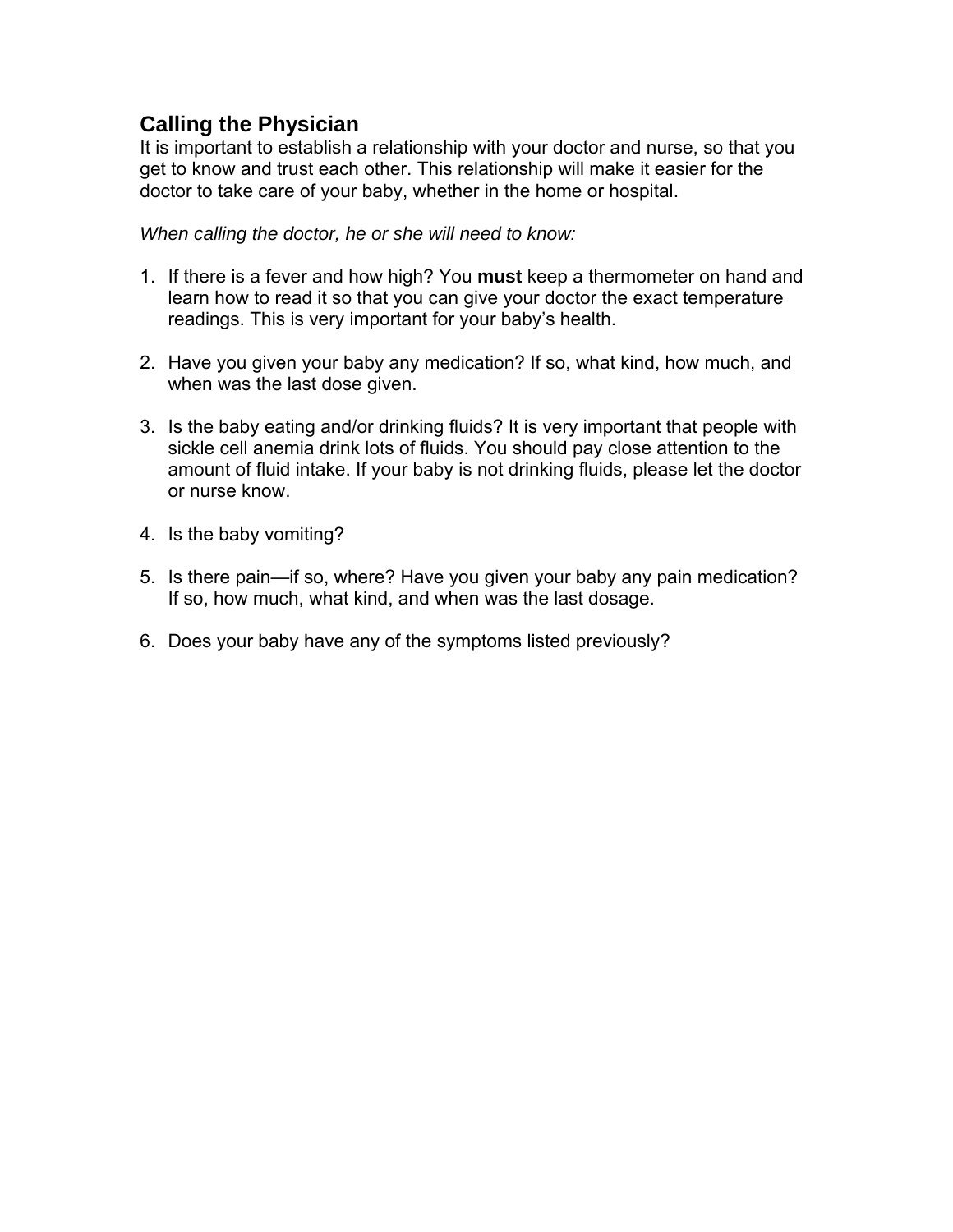# Regional Facilities Providing Specialized Sickle Cell Care

| <b>Region</b>     | <b>Clinic Address</b>                                                                                              | <b>Clinic Staff</b>                                                                                         |
|-------------------|--------------------------------------------------------------------------------------------------------------------|-------------------------------------------------------------------------------------------------------------|
| Region I          | <b>Sickle Cell Center of Southern Louisiana</b><br>1415 Tulane Avenue<br>New Orleans, LA 70112<br>(504) 988-7386   | Charles Scher, MD<br>Marta Rozans, MD<br>Charles Hempenway, MD<br>Marshall Schorin, MD<br>Mae Jones, RN     |
|                   | <b>Children's Hospital</b><br>200 Henry Clay Avenue<br>New Orleans, LA 70118<br>(504) 896-9740                     | Raj Warrier, MD<br>Maria Velez, MD<br>Sherry Troquille, RN                                                  |
|                   | <b>Ochsner Foundation Hospital</b><br>1516 Jefferson Highway<br>Jefferson, LA 70121<br>(504) 842-5230              | Rafael Ducos, MD<br>Marquis Hodes, MD<br>Patricia Shearer, MD<br>Terese Sahuque, RN<br>Michelle DeFrisco RN |
| <b>Region II</b>  | Earl K. Long Sickle Cell Clinic<br>1401 North Foster Drive<br>Baton Rouge, LA 70806<br>(225) 987-9061              | Maria Velez, MD<br>Raj Warrier, MD<br>Sheila Moore, MD<br><b>Tricia Esneault, RN</b>                        |
|                   | <b>St. Jude Affiliate Clinic</b><br>7777 Hennessy Boulevard - Suite 312<br>Baton Rouge, LA 70808<br>(225) 763-6337 | Sheila Moore, MD<br>Jeffrey Deyo, MD<br>Kimberly Braud, RN                                                  |
| <b>Region III</b> | <b>Sickle Cell Center of Southern Louisiana</b><br>1415 Tulane Avenue<br>New Orleans, LA 70112<br>(504) 988-7386   | Charles Scher, MD<br>Marta Rozans, MD<br>Charles Hempenway, MD<br>Marshall Schorin, MD<br>Mae Jones, RN     |
|                   | <b>Leonard J. Chabert Medical Center</b><br>1978 Industrial Boulevard<br>Houma, LA 70363<br>(985) 873-1730         | Rafael Ducos, MD<br>Marquis Hodes, MD<br>Patricia Shearer, MD                                               |
| Region IV         | <b>University Medical Center</b><br>2930 Congress Street<br>Lafayette, LA 70502<br>(337) 261-6179                  | Richard Howes, MD<br>Stephen Barnes, MD<br>Tammy Villalobes, RN                                             |
|                   | <b>Women's &amp; Children's</b><br>4600 Ambassador Caffery Parkway<br>Lafayette, LA 70508<br>(337) 521-9250        | Charles Scher, MD<br>Marshall Schorin, MD<br><b>Collette Rigsby</b>                                         |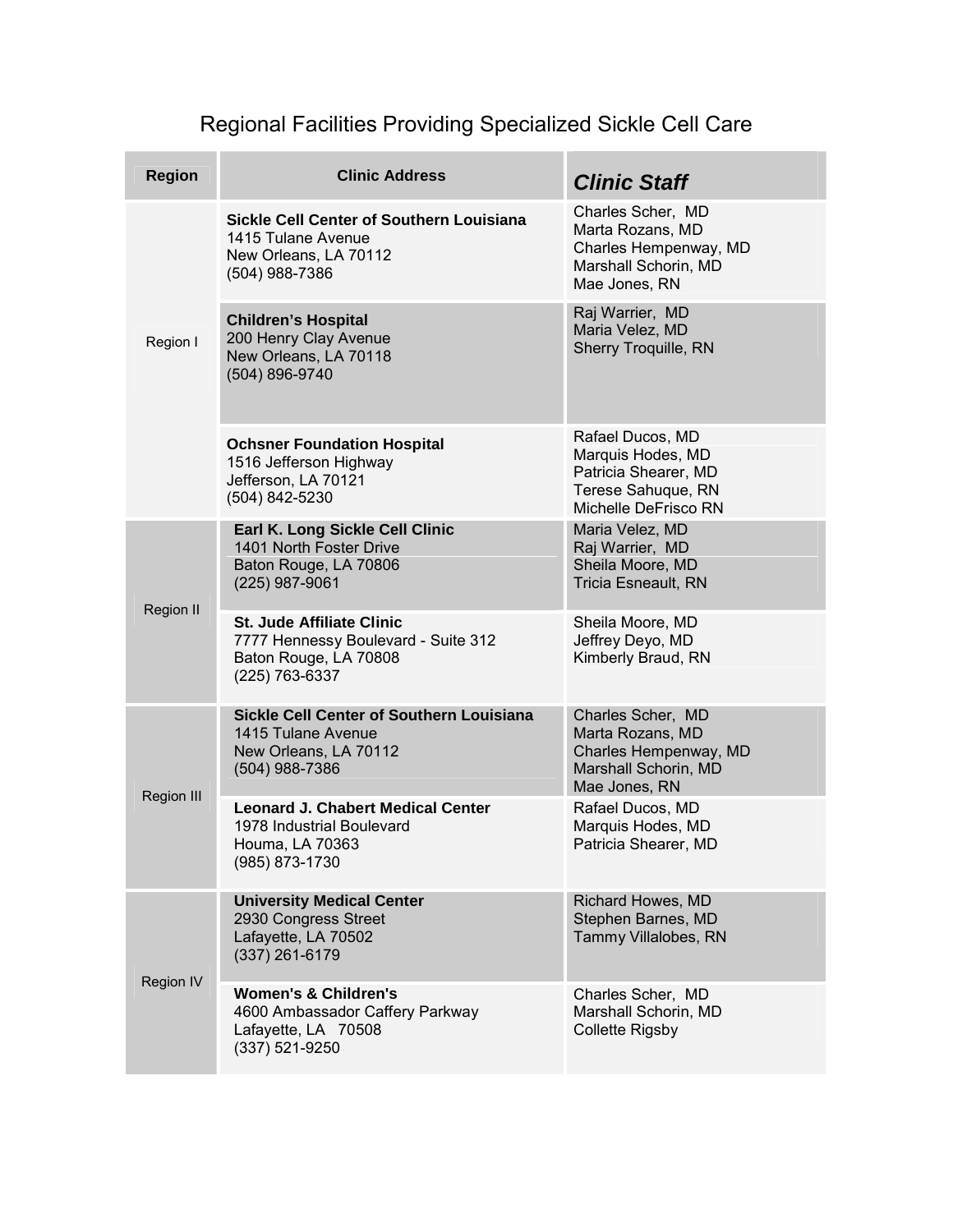# Regional Facilities Providing Specialized Sickle Cell Care, continued

| Region V          | W. O. Moss Regional Hospital<br>1000 Walters Street<br>Lake Charles, LA 70607<br>$(337)$ 475-8420                          | Raj Warrier, MD<br>Monta Lea Grimes, RN<br><b>Debbie Potts</b>                                          |
|-------------------|----------------------------------------------------------------------------------------------------------------------------|---------------------------------------------------------------------------------------------------------|
| Region VI         | Alexandria Sickle Cell Clinic<br>Rapides Parish Health Unit<br>1200 Texas Avenue<br>Alexandria, LA 71301<br>(318) 487-5282 | Majed Jeroudi, MD<br>Louise Karisny, RN<br>Barbara Costantino, RN                                       |
| <b>Region VII</b> | Sickle Cell Center of Northern Louisiana<br><b>LSU Medical Center</b><br>1501 Kings Highway, Room 5304<br>$(318)$ 813-1100 | Majed Jeroudi, MD<br>Nerissa Goodman-Sessions, RN                                                       |
| Region VIII       | <b>Monroe Sickle Cell Center</b><br>1650 Desiard St<br>Monroe, LA 71211<br>$(318)$ 361-7282                                | Majed Jeroudi, MD<br>Melissa Brown, RN                                                                  |
| Region IX         | Sickle Cell Center of Southern Louisiana<br>1415 Tulane Avenue<br>New Orleans, LA 70112<br>(504) 988-7386                  | Charles Scher, MD<br>Marta Rozans, MD<br>Charles Hempenway, MD<br>Marshall Schorin, MD<br>Mae Jones, RN |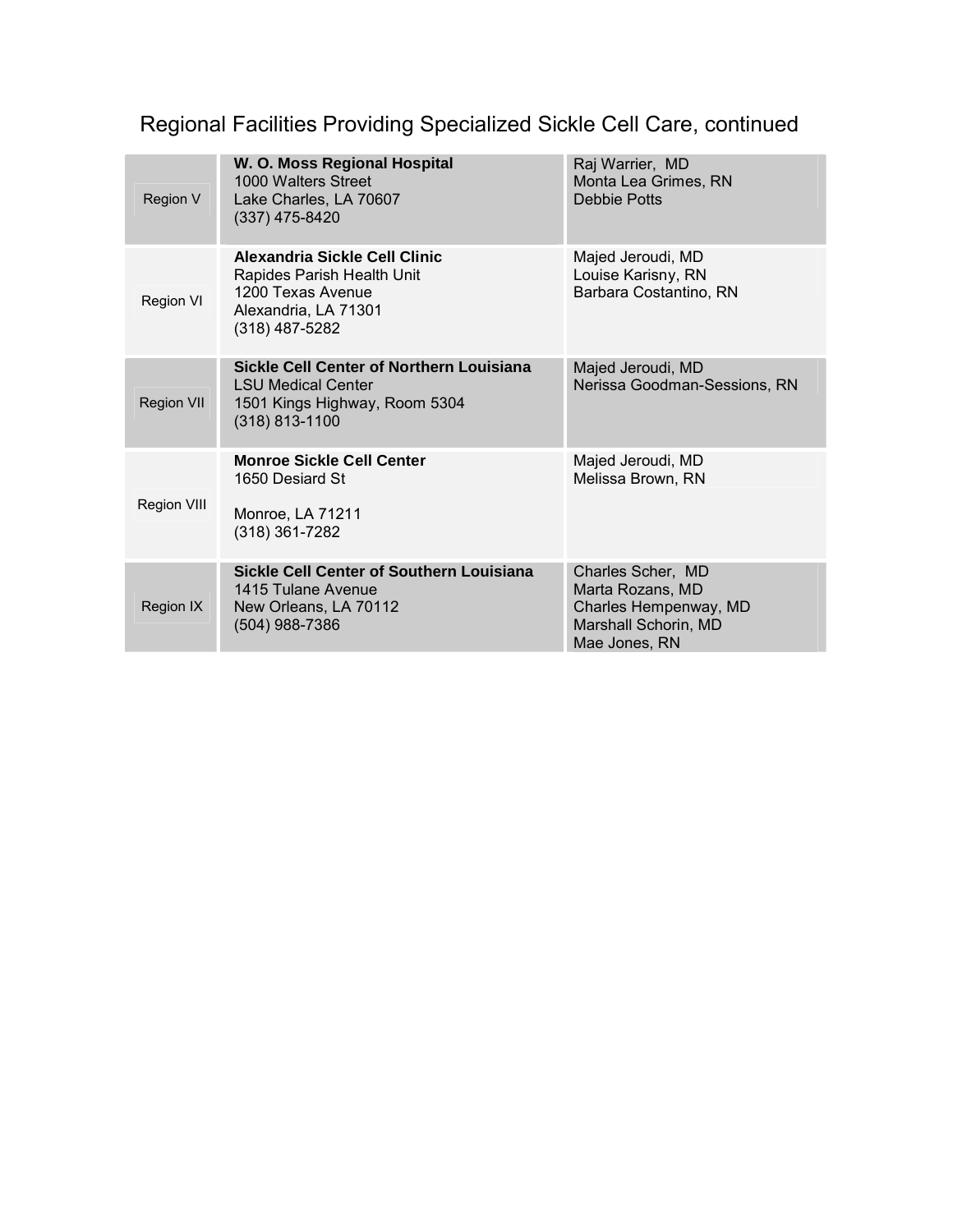## **Counseling Regarding Sickle Cell Trait and Disease**

Both trait and disease require counseling. Counseling may be provided by the PCP, the Regional Sickle Cell Foundation, public health nurses or Genetic Diseases Consultant. Explain to the person what the results mean in terms of medical care and life style. For example, if the results show sickle cell disease, discuss need for regular medical care. If the person has sickle cell trait, discuss in terms of lack of medical problems, but the risk involved because of heritable nature of the disorder when mating with another carrier of sickle cell trait or of another hemoglobinopathy. The primary aim of counseling is to make people aware that they are carriers of sickle cell hemoglobin so they can make an informed decision about having children. The risks are explained below.

Several pamphlets are available from the Genetic Diseases Program: ("Sickle Cell Anemia", "Sickle Cell Carrier (Trait)", "Hemoglobin SC Disease.") A copy of the appropriate pamphlet should be used during counseling of those with trait or disease.

Sickle Cell Anemia (Hemoglobin SS Disease) is transmitted through carriers, and we are able to identify the carrier state through hemoglobin electrophoresis. Abnormal genes must be carried by both parents to have a child with sickle cell disease. The following counseling notes how parents pass on sickle cell trait or anemia. These charts illustrate the Mendelian recessive pattern of inheritance, and the diagrams can be used to illustrate the probabilities in the following patterns:



### **SS Disease**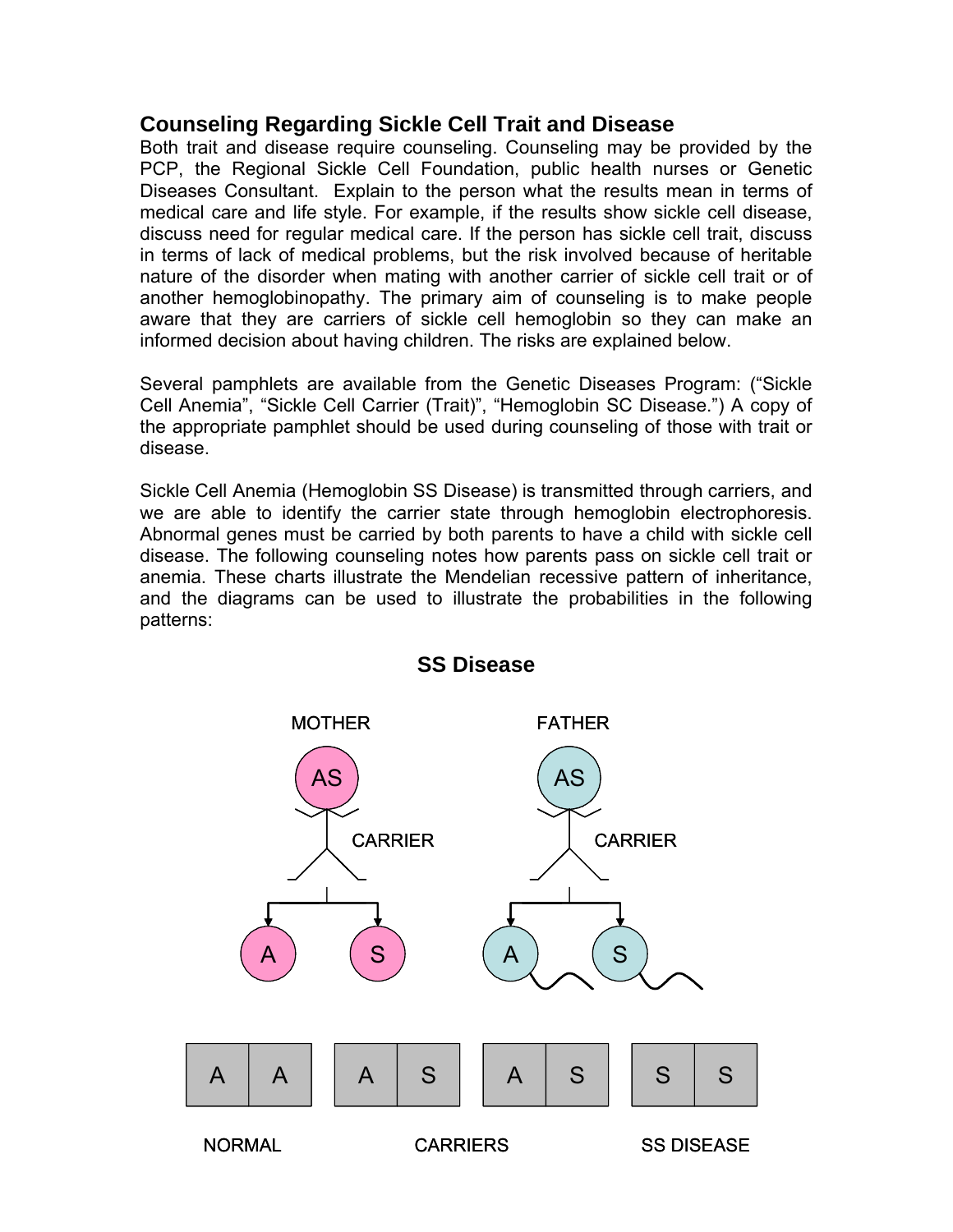# **SC Disease**



- 1. If one parent has normal hemoglobin (AA) and the other is a carrier having sickle cell trait (AS), their childrens' hemoglobin will be as follows:
	- 50% trait
	- 50% normal
	- none will have the disease
- 2. If one parent has normal hemoglobin and the other has hemoglobin SS disease, their childrens' hemoglobin will be as follows:
	- 100% trait
	- none will have the disease
- 3. If each parent has sickle cell trait, their childrens' hemoglobin will be as follows:
	- 25% normal
	- 50% sickle cell trait
	- 25% sickle cell anemia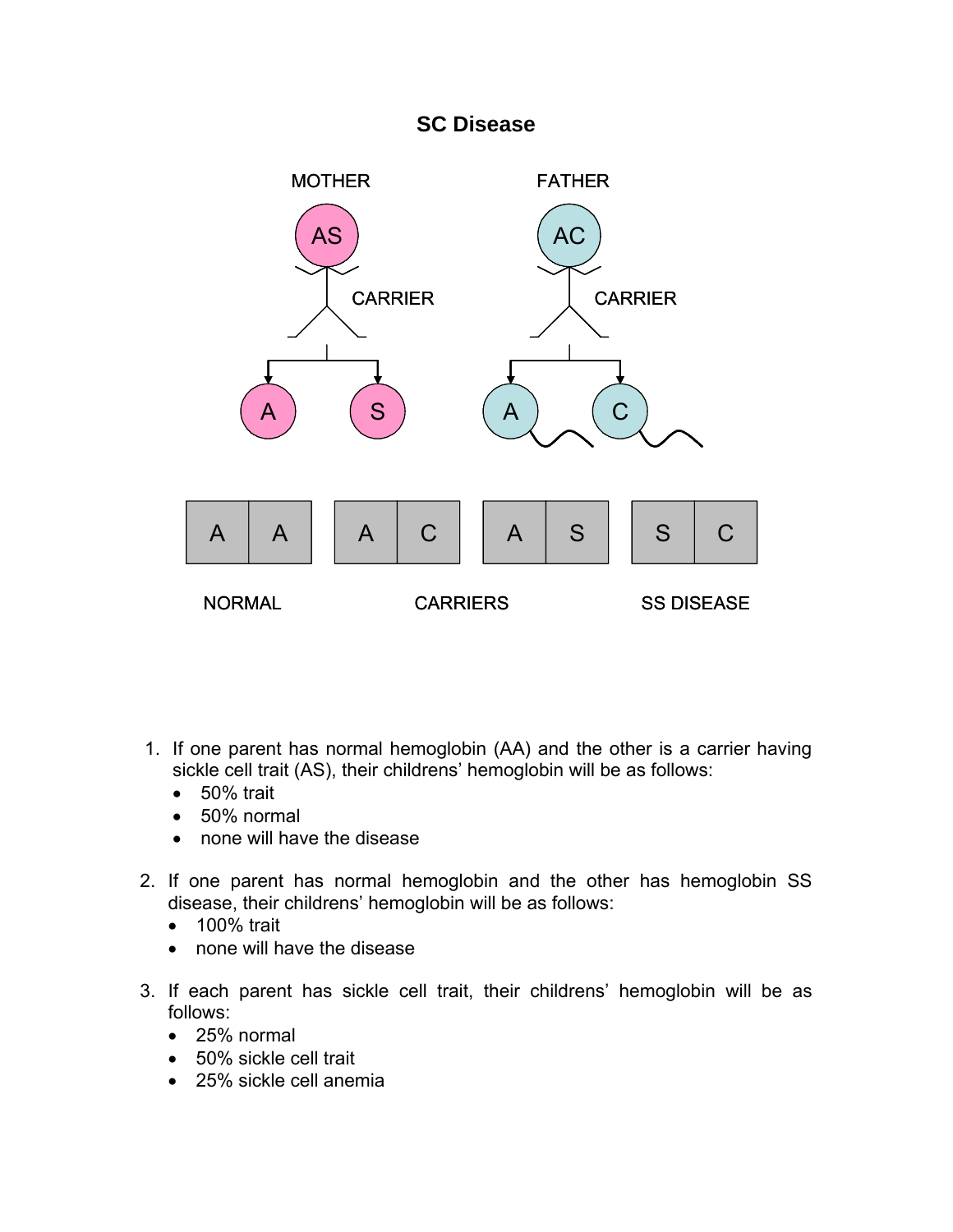- 4. If both parents have sickle cell anemia:
	- All of their children will have sickle cell anemia
- 5. If one parent has sickle cell anemia and the other has sickle cell trait, their childrens' hemoglobin will be as follows:
	- 50% trait
	- 50% sickle cell anemia

NOTE: Hemoglobin S is used here as an example. The same pattern of Inheritance applies to other abnormal hemoglobins and with mixtures, such as hemoglobin SC disease or sickle thalassemia.

Sickle cell disease counseling should also include the following:

- Attendance at Sickle Cell Centers or evaluation and monitoring by a pediatric hematologist.
- Source of Medical Home
	- o Preventive services (regular check-ups, immunizations, etc)
	- o Illness care
- Expected place for hospitalizations
- Insurance availability of Medicaid eligibility
- Usual local source of care
- Referral to Sickle Cell Anemia Foundations